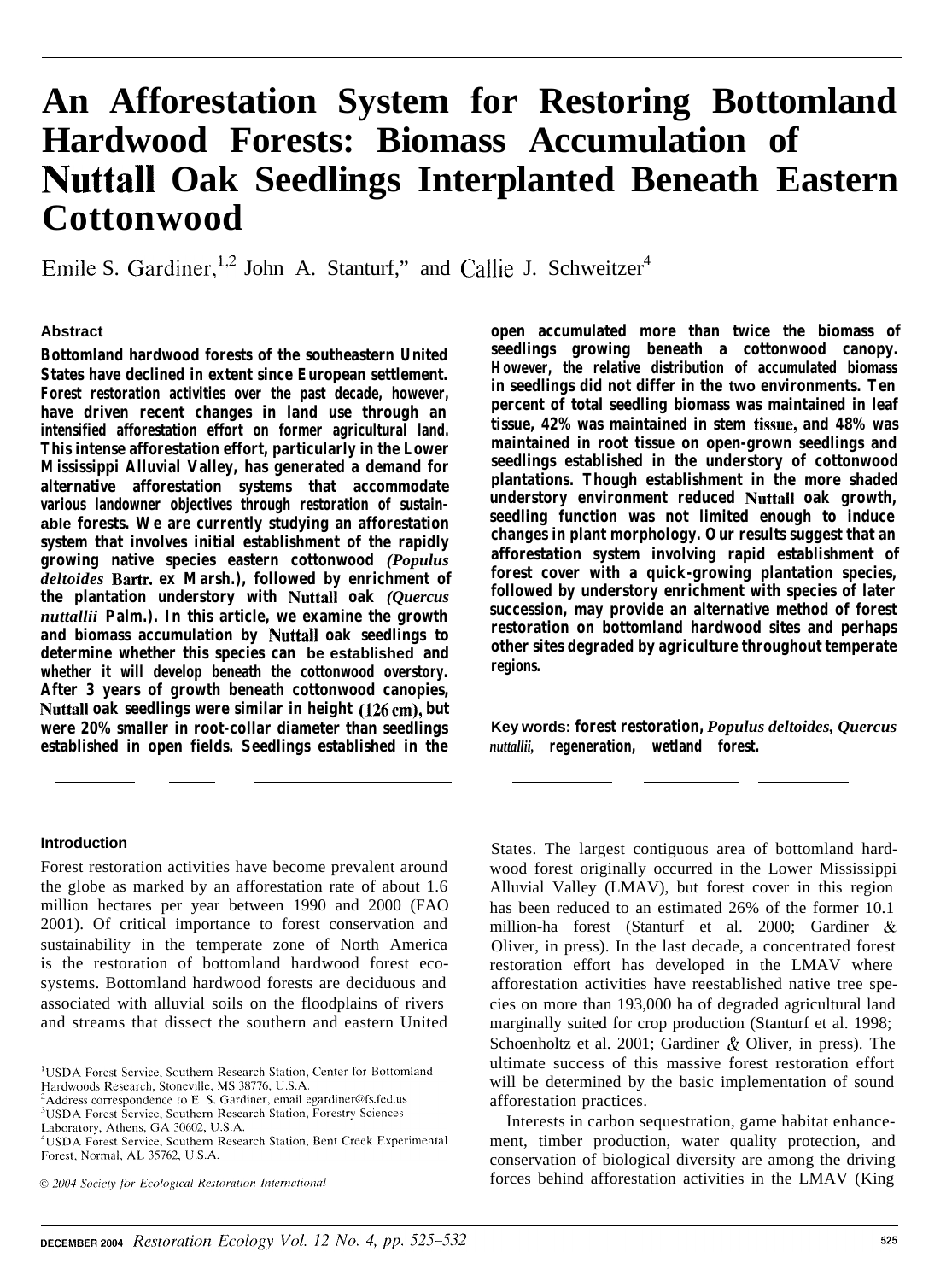& Keeland 1999). Basic silvicultural practices for afforestation of bottomland hardwood forests **were** developed and have been applied since the 1960s (Allen 1990; Newling 1990). Conventional practices, which generally evolved from earlier techniques for establishing single-species plantations, have proven successful for some afforestation needs, but there is a need for alternative afforestation practices that provide additional options for achieving various resource management objectives (Gardiner et al. 2002). Development of afforestation systems that quickly produce complex vertical forest structure will provide alternative pathways to attain various restoration objectives.

Recently, plantations have been used effectively to restore and conserve tropical forests (Parrotta et al. 1997). Some of these systems have demonstrated value for restoring particular ecological processes or ecosystem functions. Several authors, including Parrotta (1995), Lugo (1997). and Powers et al.  $(1997)$ , provide examples of plantations catalyzing natural forest regeneration and tree species richness on degraded sites. Plantations are often used to facilitate restoration of native forest cover on degraded tropical sites because they provide rapid development of forest structure attractive to wildlife species, and an associated understory microenvironment favorable to germination and establishment of native tree species (Parrotta 1992; Keenan et al. 1997; Lugo 1997). Other workers have extended the application of plantations for forest restoration by establishing rapidly growing species that develop an understory microenvironment favorable to establishment of planted seedlings of late-successional species (Ashton et al. 1997, 199X). Application of similar plantation establishment approaches involving fast-growing canopy species and understory enrichment plantings has not been widely studied or used for forest restoration in temperate regions (Ashton et al. 1997).

We are currently investigating the development and application of an interplanting system for restoration of bottomland hardwood forests on former agricultural fields in the LMAV. This restoration sequence is initiated by establishing the native species eastern cottonwood *(Populus deltoides* Bartr. ex Marsh.) to rapidly develop forest structure on the site. Following the establishment of the cottonwood plantation, the understory is enriched by planting Nuttall oak *(Quercus nuttallii Palm.)*, a hardmast-producing, disturbance-dependent species of later successional seres. Initial results indicate that this interplanting system has potential as an alternative afforestation practice that can address multiple forest restoration objectives, for example, rapid forest biomass production and quick assembly of bird species richness (Hamel 2003). However, the ability of Nuttall oak to establish and grow in the understory of eastern cottonwood remains an uncertainty. In the current study, we examine biomass accumulation of Nuttall oak seedlings established under two contrasting afforestation techniques (interplanted beneath eastern cottonwood vs. planted in the open). The purpose of this investigation was to gain knowledge on the early

morphological development and biomass distribution of Nuttall oak seedlings that may be incorporated into future afforestation and forest restoration practices.

# **Methods**

# **Study Site**

The study was established in the LMAV on a former agricultural site located in Sharkey County, Mississippi, U.S.A.  $(32^{\circ}58' \text{ N}, 90^{\circ}44' \text{ W})$ . The site is situated in the humid, subtropical region of the temperate zone where the mean annual precipitation is 1,31Smm, and air temperature averages from 27.8 "C **in** July to 7.5"C in February (Scott & Carter 1962). Sharkey Clay, a very fine, smectitic, thermic, chromic Epiaquerts, is the predominant soil on the site. Core samples collected across the study site indicated that texture of this alluvial soil ranges from 7 to 12% sand, 22 to 42% silt, and 46 to 71% clay in the surface horizon  $(O-7.5 \text{ cm})$ .

## **Establishment of Experimental Stands**

More than 25 years of agricultural production ended on the study site with the harvest of a soybean *(Clycine max* [L.] Merrill) crop in the fall of 1994. We initiated this experiment in March 1995 by establishing a replicated eastern cottonwood plantation. Three 8.1-ha cottonwood stands were established according to methods used by Crown Vantage paper company as previously described by Gardiner et al. (2001). Cottonwood cuttings were hand-planted on a 3.7  $\times$  3.7-m spacing, and each stand replication received mechanical cultivation for competition control during the first two growing seasons. After the second growing season (February 1997), l-0, bare-root Nuttall oak seedlings were interplanted between every other cottonwood row (3.7 **X** 7.3-m spacing). Additionally, a Nuttall oak stand was established immediately adjacent to each of the three interplanted cottonwood stands for the purpose of providing open-grown seedlings that would serve as experimental controls for morphology and growth measurements. Thus, the experiment included three replicated stands of Nuttall oak seedlings interplanted beneath eastern cottonwood and three replicated stands of opengrown Nuttall oak seedlings. The three Nuttall oak stands were hand-planted on a 3.7 **X** 3.7-m spacing with the same stock material used for interplanting the cottonwood stands. Fifty experimental seedlings were selected in each stand and protected **from** small mammal herbivory with 0.6-m tall and 0.6-m diameter wire mesh shelters.

## **Experimental Stand Conditions**

Sampling for this investigation began after oak seedlings completed three growing seasons. Table 1 provides a summary of the early stand characteristics that developed under each afforestation treatment. The eastern cottonwood nurse crop developed rapidly on this former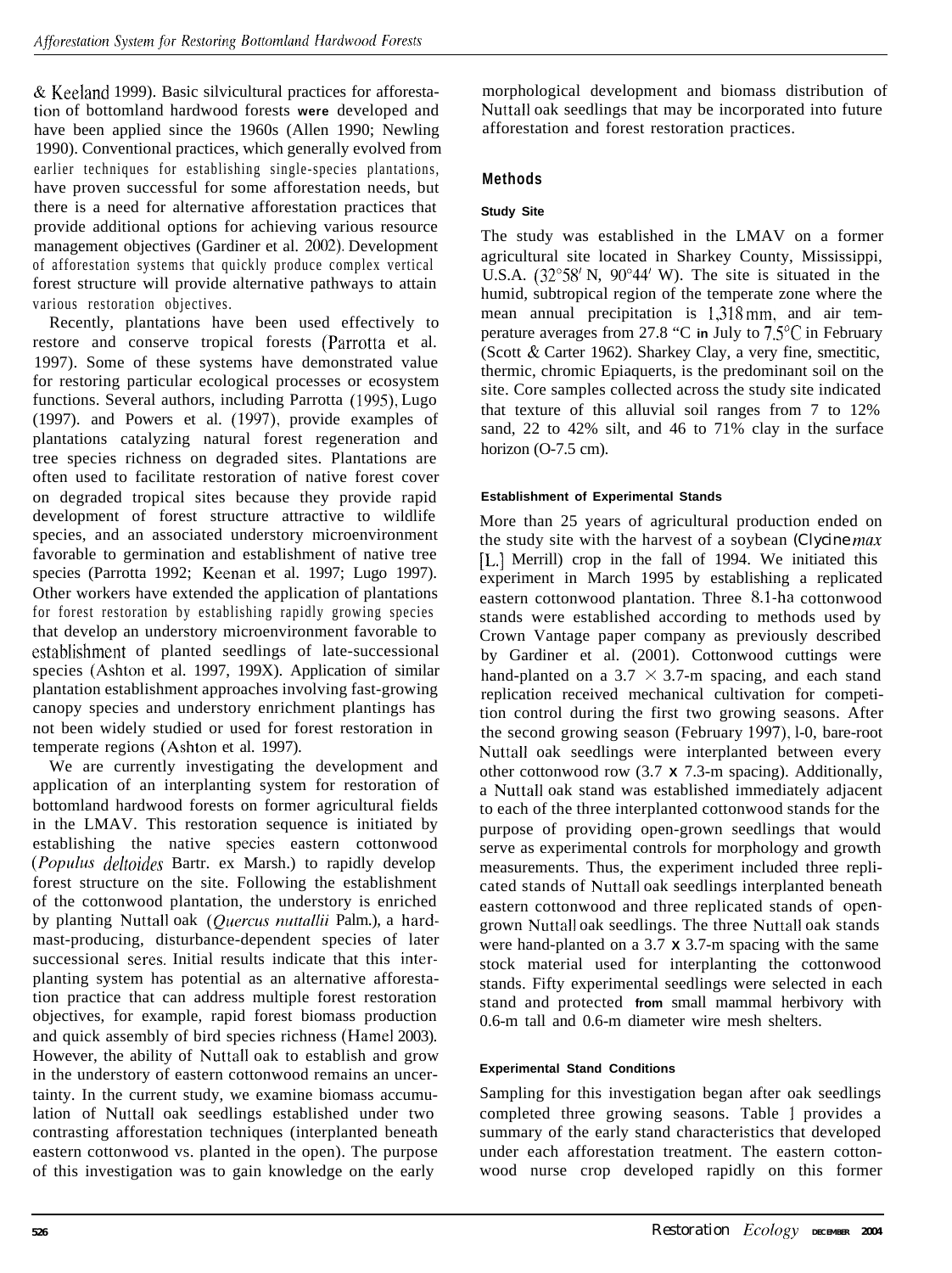|  | Tablel. Stand characteristics of open-grown Nuttall oak and eastern cottonwood interplanted with Nuttall oak established on former agricultural |  |  |  |  |  |  |  |  |
|--|-------------------------------------------------------------------------------------------------------------------------------------------------|--|--|--|--|--|--|--|--|
|  | land in Sharkey County, MS, U.S.A.                                                                                                              |  |  |  |  |  |  |  |  |

|                                                                                                                                       |                        | Stand Type                       |
|---------------------------------------------------------------------------------------------------------------------------------------|------------------------|----------------------------------|
|                                                                                                                                       | Open-Grown Nuttall Oak | Cottonwood Interplanted with Oak |
| Eastern cottonwood density (stems/ha)<br>Eastern cottonwood basal area $(m^2/ha)$                                                     |                        | 716<br>8.3                       |
| Nuttall oak density (stems/ha)<br>Herbaceous competition (kg/ha)<br>Light availability ( $\mu$ mol m <sup>-2</sup> s <sup>-1</sup> )* | 405<br>4.230<br>1,047  | 272<br>,480<br>32.5              |

The open-grown Nuttall oak stands were 3 years old, eastern cottonwood stands were 5 years old, and interplanted Nuttall oaks were 3 years old.

\*Light availability data arc the mean photosynthetic photon flux density from a cloud-free day (10 July 1998) in the middle of the second growing season for Nuttall oak

agricultural site providing a forest structure that appeared to reach maximum leaf area index 3 years after establishment. The cottonwood canopy reduced light availability to interplanted oak seedlings (approximately 30% of light available in the open), but the amount of herbaceous competition in the understory of cottonwood plantations was less than 35% of that in the open (Table 1). It should be noted that growth and productivity of eastern cottonwood is very site specific. Bottomland soils that are excessively flooded, for example, are not appropriate for establishment of eastern cottonwood.

#### **Measurements and Statistical Procedures**

After the third growing season for Nuttall oak, six randomly chosen oak seedlings were destructively sampled from each treatment combination (36 total). Height (cm) and root-collar diameter (mm) were measured, then each sample seedling was excavated from the soil and separated into leaf, stem, and root tissues. The number of leaves on each seedling was counted, then total leaf area was measured with an area meter (LI-COR, Lincoln, NE, U.S.A.). Average blade area was determined by dividing the total leaf area of the seedling by the number of leaves. Roots were washed to remove adhering soil particles then seedling biomass components were oven-dried at 50°C until completely desiccated. Oven-dried tissues were weighed, and proportional biomass accumulation by tissue type was computed according to the following formulae: leaf weight ratio  $(LWR)$  = leaf weight/total seedling weight; stem weight ratio  $(SWR)$  = stem weight/total seedling weight; and root weight ratio  $(RWR)$  = root weight/total seedling weight. Analyses of variance (ANOVA) according to a randomized block design (three levels of block, two levels of treatment) were conducted to test for a treatment effect on 12 response variables. Response variables tested included seedling height, rootcollar diameter, leaf weight, stem weight, root weight, total seedling weight, number of leaves, blade area, total leaf area, LWR, SWR, and RWR. Individual tests were conducted on each response variable at an alpha level of 0.05.

#### **Results**

#### **Stem Growth**

Three years after establishment, Nuttall oak height was not influenced by the presence of the eastern cottonwood canopy, as seedlings averaged approximately 126cm tall regardless of afforestation treatment (Table 2). Mean heights observed on sampled seedlings represent positive growth of more than two times the height of seedlings at planting. Seedling root-collar diameter also showed positive growth during the 3-year establishment period (Table2), but the magnitude of this response was influenced by the afforestation treatment. Nuttall oak seedlings interplanted in the understory of cottonwood stands were 20% smaller in root-collar diameter compared to those established in the open (Table2).

#### **Biomass Accumulation**

After 3 years of establishment on former agricultural land, accumulation of Nuttall oak seedling biomass was greatest in stems and roots (Fig. 1). However, the amount of biomass accumulated by seedlings differed according to the afforestation treatments. Seedlings established in the understory of eastern cottonwood accumulated less biomass than open-grown seedlings (Fig. 1). This reduction was observed for all plant components such that interplanted seedlings accumulated 54% less leaf mass  $(p = 0.0096)$ , 59% less stem mass  $(p = 0.0242)$ , and 50%

Table 2. Initial and third-year height and root-collar diameter of Nuttall oak seedlings planted on a former agricultural field in Sharkey County, MS, U.S.A.

| Variable                                                       | Open-Grown Interplanted p-Value          |                       |  |
|----------------------------------------------------------------|------------------------------------------|-----------------------|--|
| Initial                                                        |                                          |                       |  |
| Height (cm)                                                    | $50.4 \pm 2.8$                           | $53.6 \pm 2.6$ 0.4117 |  |
| Root-collar diameter (mm)                                      | $8.1 \pm 0.5$                            | $7.4 \pm 0.5$ 0.3707  |  |
| Year 3                                                         |                                          |                       |  |
| Height (cm)                                                    | $128.4 \pm 11.9$ $123.9 \pm 14.1$ 0.7285 |                       |  |
| Root-collar diameter (mm) $26.7 \pm 2.2$ 21.4 $\pm$ 1.3 0.0135 |                                          |                       |  |

Values are expressed as mean ± standard error.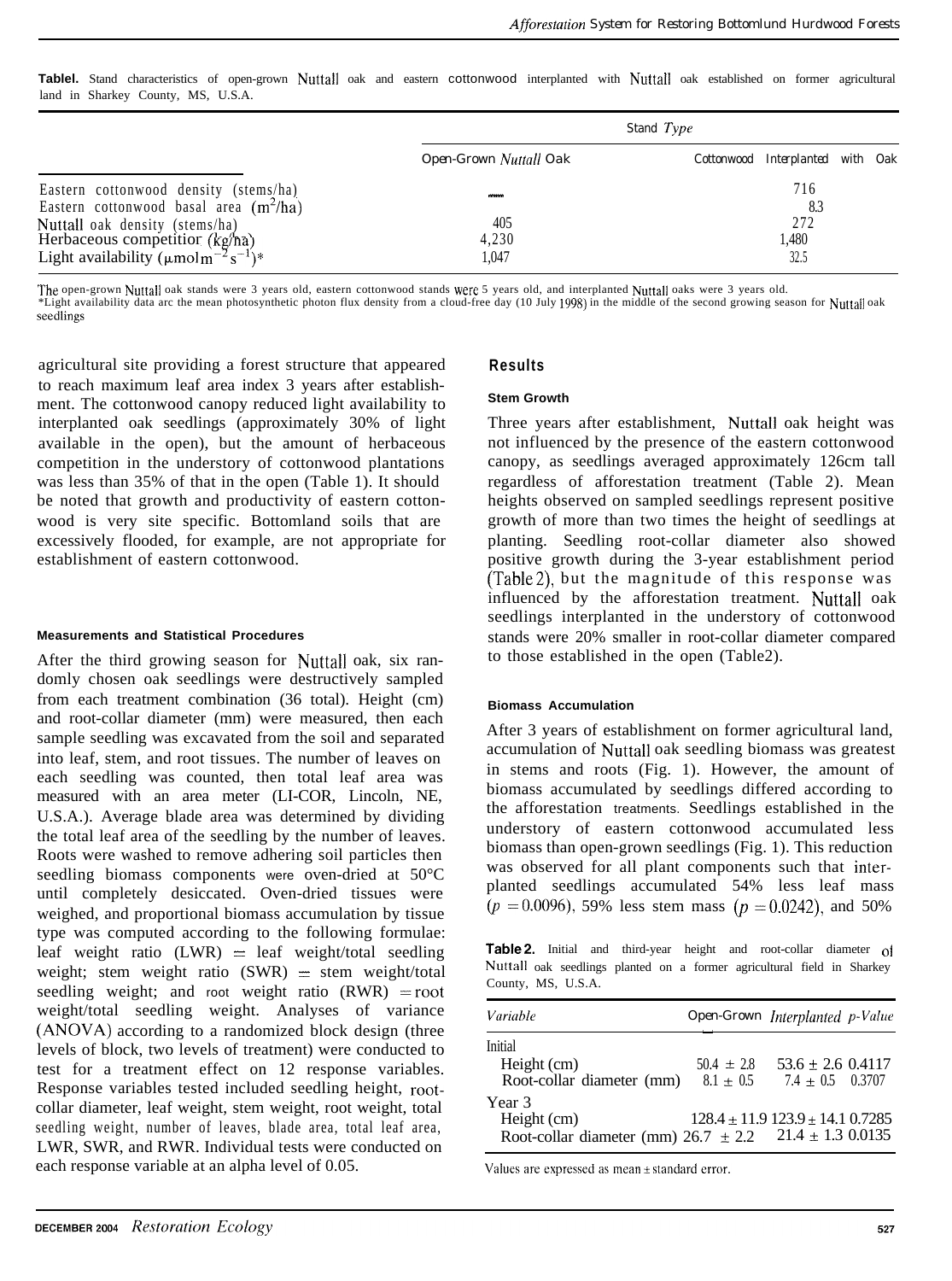

Figure 1. Biomass accumulation of Nuttall oak seedlings established in the open and in the understory of an eastern cottonwood stand in Sharkey County, MS, U.S.A. The seedlings were established 3 years prior to excavation. Light bars represent open-grown seedlings, dark bars represent underplanted seedlings, and error bars are  $\pm$  standard error of the mean.

 $(p = 0.0113)$  less root mass relative to seedlings established in the open. Accordingly, Nuttall oak seedlings established in the open developed a total mass more than two times the mass of seedlings established beneath eastern cottonwood  $(p = 0.0148)$  (Fig. 1).

#### **Biomass Distribution in Leaf Tissue**

The comparatively greater amount of leaf biomass observed on open-grown Nuttall oak seedlings is partially attributed to a larger number of leaves (250% more) relative to interplanted seedlings (Table 3). Leaf blades of open-grown seedlings, however, were generally smaller in area (52%) than those of the interplanted treatment (Table3). Despite the greater number of leaves observed on open-grown seedlings, we were unable to detect a treatment effect on total leaf area (Table3). Thus, the photosynthetic surface area of interplanted seedlings did not differ from that maintained by open-grown seedlings.

#### **Biomass Distribution in Seedlings**

Three years after establishment, Nuttall oak seedlings accumulated the smallest proportion of fixed carbon in leaf tissue (10%) (Fig. 2). Stem tissue comprised 42%

**Table 3.** The number of leaves, mean blade area, and mean total leaf arca observed on 3-year-old Nuttall oak seedlings planted on a former agricultural field in Sharkey County, MS. U.S.A.

| <i>Variable</i>  | Open-Grown      | <i>Interplanted</i> | p-Value  |
|------------------|-----------------|---------------------|----------|
| Number of leaves | $345 \pm 83$    | $98 + 16$           | 0.0023   |
| Blade area (cm') | $10.4 \pm 0.88$ | $21.5 \pm 1.98$     | < 0.0001 |
| Leaf area (cm')  | $3.259 \pm 734$ | $2,157 \pm 402$     | 0.0953   |

Values are expressed as mean ± standard error.



Figure 2. Proportional biomass accumulation of Nuttall oak seedlings established in the open and in the understory of an eastern cottonwood stand in Sharkey County, MS, U.S.A. The seedlings were established 3 years prior to excavation. LWR  $=$  leaf weight ratio.  $SWR =$  stem weight ratio,  $RWR =$  root weight ratio. Light bars reprcscnt open-grown seedlings, dark bars represent underplanted seedlings, and error bars are  $\pm$  standard error of the mean.

whereas root tissue comprised about 48% of total seedling biomass (Fig.2). Irrespective of the large differences observed for biomass accumulation, the proportional distribution of biomass within seedlings was not altered by stand environment (Fig.2). Interplanted Nuttall oak seedlings accumulated leaf ( $p = 0.9736$ ), stem ( $p = 0.0847$ ), and root  $(p -0.1042)$  biomass in equal proportions to open-grown seedlings.

### **Discussion**

Seedlings planted on former agricultural fields in the LMAV are prone to encounter numerous stress agents including vigorous herbaceous weed competition, mammal and insect herbivory, and drought and flooding (Allen et al. 2001). Small seedlings of poor vigor are generally more vulnerable to some of these environmental stresses than are vigorous large seedlings and saplings (Allen et al. 2001). For example, large seedlings and saplings have an advantage over smaller seedlings in the event of shallow flooding **because** the crown of the taller seedling is at a lower inundation risk. Thus, it is critical for establishment success that seedlings planted on former agricultural fields in the LMAV exhibit **vigorous** early growth. Irrespective of establishment treatment, Nuttall oak seedlings examined in this study averaged nearly 25cm of annual height growth during the 3-year establishment period. This growth rate was within the expected range for bare-root, bottomland oak seedlings established on former agricultural fields without the use of competition control (Kennedy 1981, 1993). The presence of the eastern cottonwood canopy did not reduce average seedling height 3 years after establishment. In contrast, root-collar diameter was larger on seedlings established and grown in the open.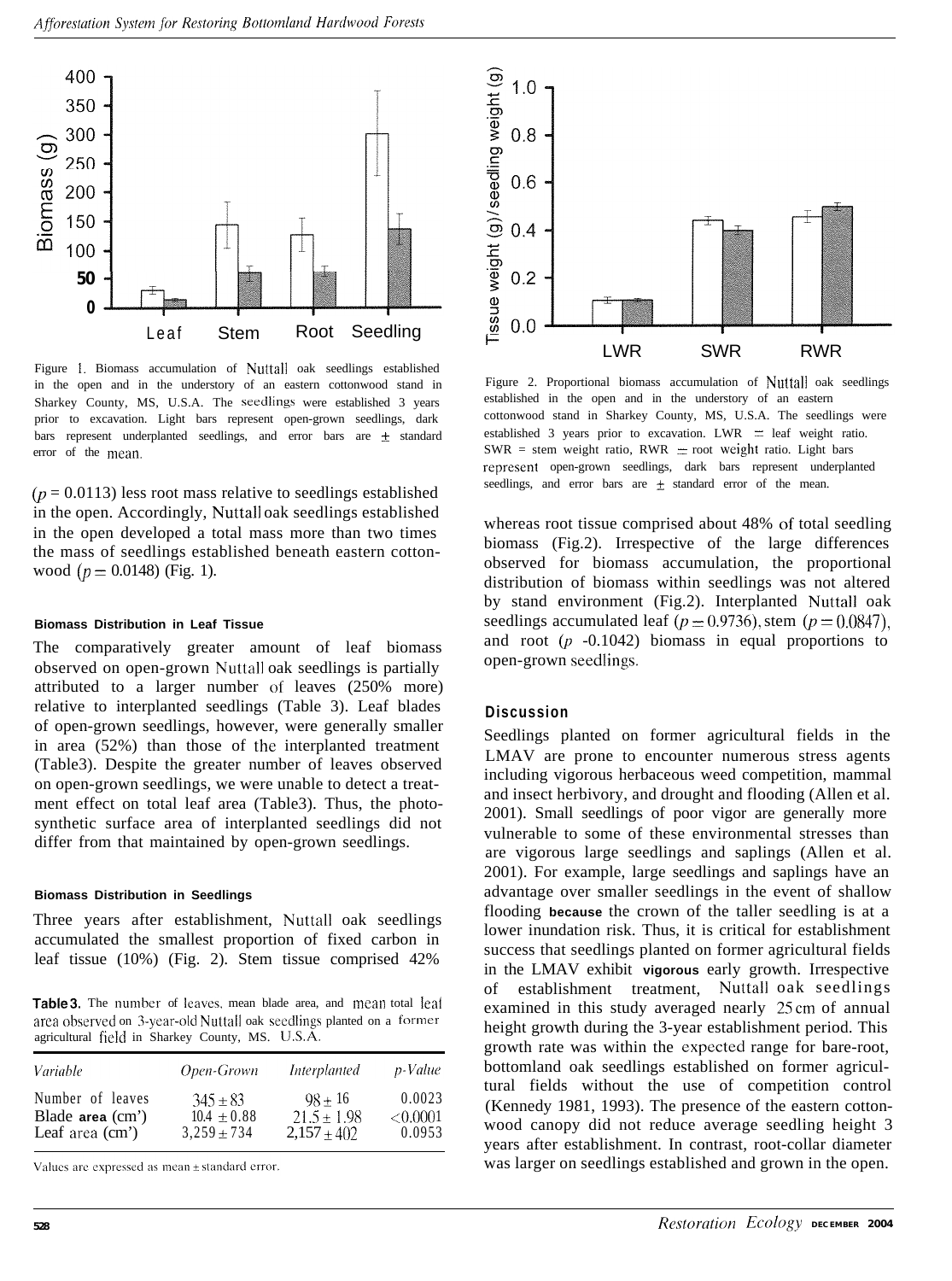Though root-collar growth was not maximized when seedlings **were** established in the understory of eastern cottonwood, the root-collar growth we observed on interplanted seedlings appeared as good or better than other published observations for open-grown Nuttall oak planted on similar soils (Kennedy 1981; Patterson & Adams 2003). However, it is not known whether these interplanted seedlings with relatively smaller stem diameters will be prone to wind damage when released.

Our research may be the first to examine oak seedling growth and development in the understory of another broadleaf species established on former agricultural land. Studies examining oak seedling height and diameter growth in relation to establishment beneath partial overstories of natural broadleaf species stands have demonstrated mixed results. Teclaw and Isebrands (1993), who worked in natural stands in Wisconsin, demonstrated that northern red oak (Quercus *rubra* L.) seedlings may exhibit better height growth under a partial canopy than in the open, particularly where open sites are subject to vigorous competition and late spring frosts. Truax et al. (2000), who compared development of northern red oak and bur oak Michx.) growing in open fields **and** beneath natural aspen *(Populus tremuloides* Michx.) stands in Canada, observed contrasting results for these two species. They observed a better height and diameter growth increment for northern red oak established beneath aspen, whereas bur oak exhibited a better height and diameter growth increment when established in the open (Truax et al. 2000). Results from our study were most closely in line with those presented by Gcmmcl et al. (1996), who studied the development of pedunculate oak *(Quercus rohur* L.) under different canopy densities of natural stands in southern Sweden. In their study, seedlings established beneath the partial canopies grew to the same height as those established in the open, but rootcollar diameter was less than that of open-grown seedlings. It is obvious that the range of responses documented in the literature precludes generalizations on how oak seedling height and diameter will respond to an understory environment as responses appear specific to species, forest environment, and silvicultural system.

Biomass accumulation by Nuttall oak, particularly whole plant biomass for seedlings growing on former agricultural land in the LMAV, has not been well documented (Schlaegel & Willson 1983). In the current study, Nuttall oak seedlings established under two different afforestation treatments showed positive biomass accumulation over the 3-year study period, but biomass accumulation rate was determined by the environment in which seedlings were established. Our findings indicate that Nuttall oak seedlings established in the understory of eastern cottonwood plantations will maintain a positive accumulation of leaf, stem, and root biomass, but the accumulation rate will be less than for seedlings established in **the** open. This observation is in line with the decrease in root-collar diameter we observed on interplanted seedlings. This finding

conflicts with observations on oak seedling biomass accumulation beneath artificial shade cloth. Biomass accumulation by cherrybark oak *(Quercus pagoda* Raf.) and pedunculate oak seedlings established under moderate levels of light availability can be as high or greater than for seedlings established under full sunlight (Ziegenhagen & Kausch 1995; Gardiner & Hodges 1998), because the artificial shade is thought to reduce seedling **water** stress. However, our finding is consistent with that of Gemmel et al. (1996), who reported greater biomass accumulation by pedunculate oak seedlings established in the open versus beneath partial canopies in southern Sweden. Moderating light availability with the use of partial overstories in natural stands or sparse canopies of plantation species does not appear to benefit oak seedling biomass accumulation to the same extent observed when seedlings are cultured under artificial shade.

Nuttall oak seedlings established in the understory of eastern cottonwood stands produced fewer leaves than those seedlings grown in the open, but they produced leaves with a blade area twice **the size** of those on opengrown seedlings. Because of these characteristics, seedlings from both afforestation treatments showed similar leaf areas. Oak seedlings studied by other workers exhibited a wide range in leaf number, blade size, and total leaf area responses along light gradients. Pedunculate oak, black oak *(Quercus velutina* Lam.), and banj oak *(Quercus leucotrichophora* A. Camus) showed a higher number of leaves in high light environments than in low light environments (Gottschalk 1994; Thadani & Ashton 1995; Welander & Ottosson 1998). Some oak species increase blade size under low irradiance, whereas others do not exhibit this characteristic (Callaway 1992). Valley oak *(Quercus lohata* Nee) and blue oak *(Quercus douglasii* H.  $&$  A.) did not alter total leaf area when grown under a range of light availability, but coast live oak *(Quercus agrifolia* Nee) seedlings did respond to increased light availability by decreasing blade area, which led to a decrease in total leaf area (Callaway 1992). Most species of oak will probably decrease leaf area under low light availability, but this response is typically not observed until extremely low levels of light are experienced (Gottschalk 1994; Ziegenhagen & Kausch 1995). The light levels observed in this study (approximately 30% of light available in the open) along with the ability of seedlings to maintain appreciable leaf area in the understory of eastern cottonwood are consistent with our premise that the understory environment in eastern cottonwood plantations appears suitable for Nuttall oak seedling establishment and growth.

Though establishment beneath the cottonwood canopy reduced total biomass accumulation by Nuttall oak seedlings, it is interesting that the relative distribution of accumulated biomass in seedlings was similar for both treatments. For the open and the understory environment, leaf tissue comprised lO%, stem tissue comprised 42%, and root tissue comprised 48% of total seedling biomass.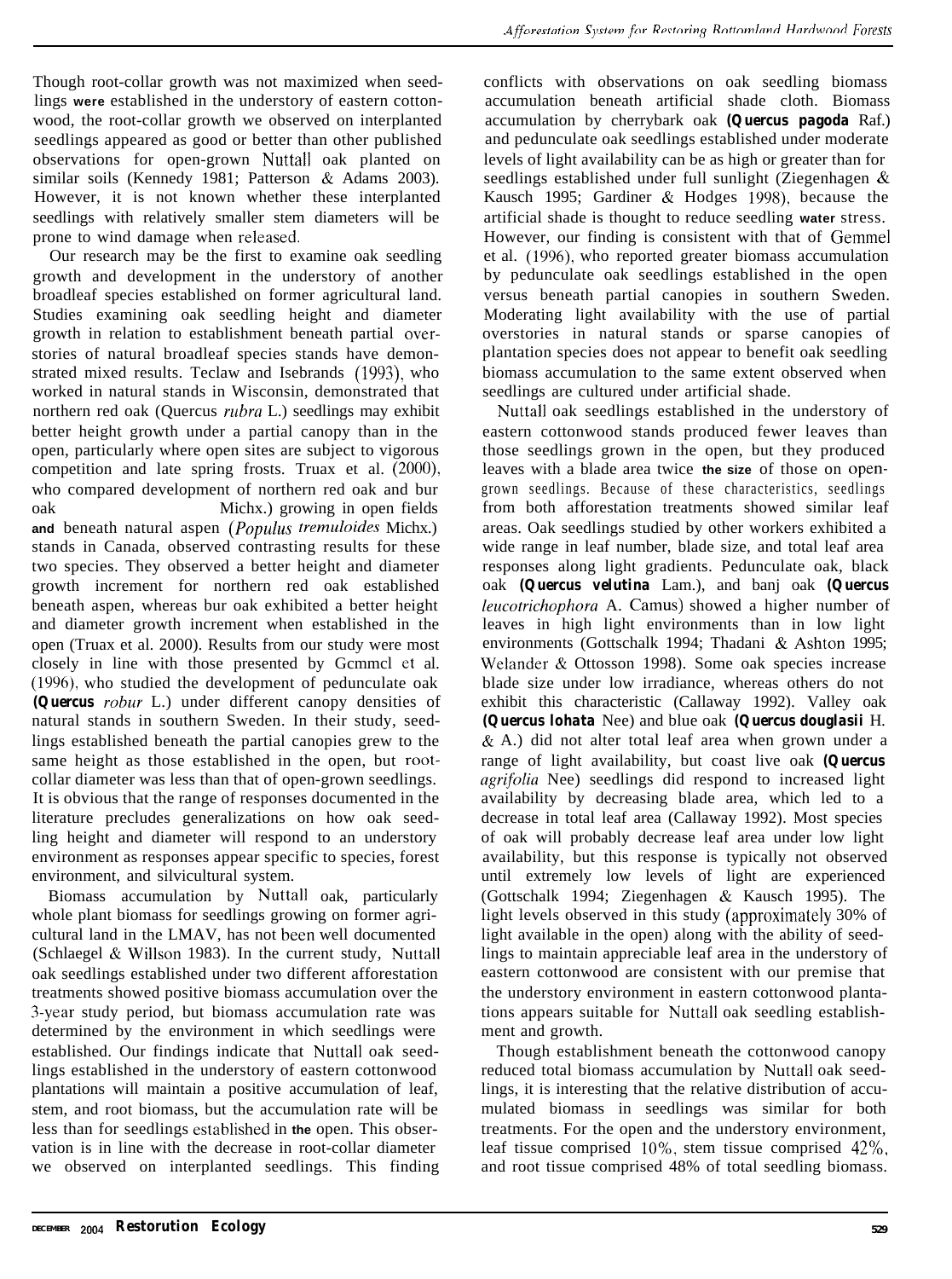These results illustrate that Nuttall oak seedlings accumulated near equal proportions of biomass above- and belowground 3 years after establishment on a former agricultural field.

Several studies conducted on various oak species indicate that oak seedlings acclimate morphologically to environmental stresses through proportional biomass accumulation rates (Kolb et al. 1990; Thadani & Ashton 1995; Ashton & Larson 1996; Gardiner & Hodges 1998). For example, Kolb and Steiner (1990) demonstrated that northern red oak seedlings acclimated to belowground competition by increasing the proportion of biomass accumulated in roots. Welander and Ottosson (1998) reported a decrease in the root-to-shoot ratio of pedunculate oak seedlings with decreasing light availability. This response favors biomass accumulation in aboveground components to improve light gathering in low light environments (Welander & Ottosson 1998). The fact that seedlings established beneath eastern cottonwood accumulated less biomass than those established in the open indicates that light, soil moisture, or another factor were not sufficiently available in the understory to maximize Nuttall oak seedling growth. Though growth was not maximized, proportional accumulation of biomass indicates that resource availability in the eastern cottonwood understory did not limit seedling function substantially enough to alter Nuttall oak seedling morphology.

Stanturf et al. (2001) argued that afforestation is a necessary first step toward ecological restoration of bottomland hardwood ecosystems on former agricultural land. Conventional afforestation practices have generally targeted the establishment of mast-producing overstory spccies such as bottomland oaks (Allen 1997; Schoenholtz et al. 2001). Bottomland oaks have been favored because of their high value as a component of wildlife habitat and their limited dispersal; it is also thought that light-seeded species will establish naturally (Allen 1997; King & Keeland 1999). A primary criticism of conventional afforestation practices employed on bottomland sites centers on their effectiveness at initiating restoration of ecological functions of bottomland hardwood ecosystems. For example, Allen (1997), who studied woody plant invasion on 10 afforestation sites in the LMAV, expressed concern that conventional afforestation practices were leading to stands with low woody species diversity relative to natural bottomland hardwood stands. He observed a limited amount of natural invasion and inferior growth by light-seeded species in oak plantations, especially ii stands were not immediately adjacent to a seed source (Allen 1997). Likewise, Ouchley et al. (2000) examined the composition of a historic bottomland hardwood forest, concluding that current silvicultural and afforestation practices foster a higher component of oak species than what was characteristic of historic bottomland hardwood forests. Allen (1997) and Ouchley et al. (2000) provide arguments that support establishment of more complex plantations with a higher component of light-seeded species to facilitate restoration of tree species diversity

on bottomland hardwood afforestation sites. Their arguments and observations by others illustrate a clear need to identify and implement afforestation practices that will provide pathways toward catalyzing development of biodiversity components in bottomland ecosystems.

The eastern cottonwood-Nuttall oak interplanting system examined in this manuscript is a unique alternative for establishing bottomland hardwood forests because it quickly develops a forest cover, which may facilitate restoration of some ecological functions more rapidly than conventional afforestation. For example, results from this study indicate the understory microenvironment of eastern cottonwood stands is sufficient for establishment of the shade-intolerant Nuttall oak; hence it is likely that other bottomland hardwood species can invade the understory. Indeed, Hodges (1997) reported that shadeintolerant species such as American sycamore *(Platarurs occidentalis* L.), sweet pecan *(Curyu illinoensis* [Wang.] K. Koch), green ash *(Fraxinus pennsylvanica Marshall)*, and sweetgum (Liquidambar styraciflua L.) are often present in the understory of natural eastern cottonwood stands. Our own observations indicate that given a seed source, numerous bottomland hardwood species readily become established in the understory of eastern cottonwood plantations. Thus, use of a plantation system such as this may serve to catalyze invasion by other bottomland hardwood species, thereby increasing species richness on the site as is the case for similar plantation systems studied in the tropics (Parrotta 1992; Lugo 1997; Powers et al. 1997).

Hamel (2003), who studied winter bird use on afforestation sites, described another example of how the eastern cottonwood-Nuttall oak interplanting system can provide a swift trajectory toward developing attributes of a natural ecosystem. He observed a more rapid assemblage of forest canopy-dwelling birds on sites receiving the eastern cottonwood-Nuttall oak interpianting system relative to sites receiving afforestation with oak alone (Hamel 2003). Hamel (2003) attributed this rapid assemblage of forest canopy birds to the quick development of forest cover by eastern cottonwood. Similarly, Twedt and Portwood (1997) found a it-fold increase in the number of bird species that established breeding territories in S- to 7-year-old eastern cottonwood stands versus 4- to b-yearold oak plantings. As our research efforts continue to focus on this eastern cottonwood-Nuttall oak afforestation system, we are encouraged that additional benefits to restoration of bottomland hardwood ecosystem functions will be revealed. Future work with this afforestation system will concentrate on the developmental trajectory of various biodiversity components in bottomland hardwood ecosystems, including understory flora, soil arthropods, small mammals, and insect assemblages.

# **Management implications**

Several management implications of practical significance to forest restoration practitioners working in the LMAV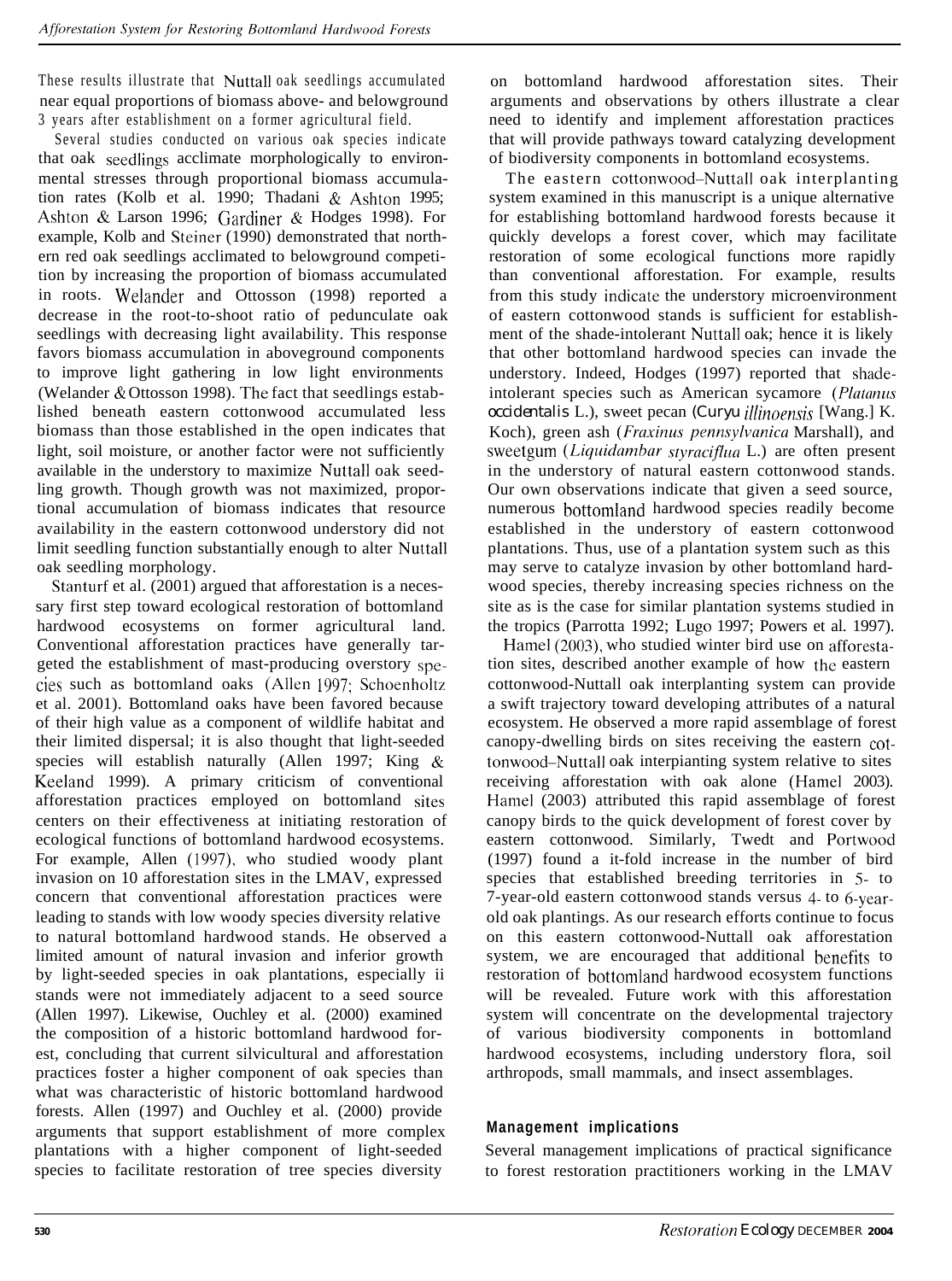and other temperate regions may be drawn from this work. First, we documented substantial height growth and positive biomass accumulation for the 3-year period Nuttall oak seedlings were established in the understory of eastern cottonwood stands. We are encouraged that these interplanted seedlings are rapidly developing into large saplings that should respond quickly to release and are at a lower risk of sustaining damage from herbivory or flooding. We also noted similar morphologies between seedlings established in the open and beneath eastern cottonwood, indicating that resources, that is, light, water, and nutrients, required for growth by interplanted seedlings were sufficiently available to maintain seedling function. These findings complement earlier work on leaflevel photosynthetic characteristics of Nuttall oak seedlings established beneath eastern cottonwood (Gardiner et al. 2001) and support the application of this interplanting system as an alternative method of establishing Nuttall oak as a component in restored bottomland hardwood stands on former agricultural land in **the** LMAV.

Second, we present favorable results from an experimental afforestation system that begins with rapid development of forest cover on former agricultural land through the establishment of a fast-growing, native plantation species (eastern cottonwood). After the establishment of forest cover, the plantation understory is enriched with a slower-growing, disturbance-dependent species (Nuttall oak) that is generally considered mid-successional. The promising application of this interplanting system in the LMAV provides a forest restoration model that can be tried **with** other species in other temperate regions. Advantages of this afforestation model include, but arc not limited to, a speedy transition from cleared land to forest structure and associated forest functions (Hamel 2003) the potential to realize an early financial return on the restoration investment (Stanturf & Portwood 1999) and the opportunity to establish complex forest structure through enrichment of the understory with slowergrowing, desirable species.

Finally, the magnitude of the afforestation effort currently concentrated in the LMAV presents a considerable opportunity for forest restoration, particularly for bottomland hardwood ecosystems. Because of biological and social factors inherent to the LMAV, for example, site heterogeneity, tree species diversity, ownership characteristics, landowner objectives, and restoration project scale, there is a strong need to provide alternative mechanisms for achieving restoration of sustainable forest ecosystems. We demonstrate that research aimed at understanding basic plant processes can aid m the development of biologically feasible afforestation systems that will provide the foundation for advancing sustainable forest restoration practices.

# **Acknowledgments**

We thank several people and organizations that collabo- Gardincr, E. S., C. J. Schweitzer, and J. A. Stanturf. 2001. Photosynthesis rated on the successful establishment and maintenance of of Nuttall oak (Quercus nuttallii Palm.) seedlings interplanted

this experiment. Primary contributors to **this** research included Jim Shepard with the National Council of the Paper Industry for Air and Stream Improvement, Inc., Tim Wilkins, Lamar Dorris, and Ronnie Haynes with the U.S. Fish and Wildlife Service, and Jeff Portwood (formerly with Crown Vantage). Mathew Stroupe, Ralf Zellin, and Ron Fisher assisted with seedling excavations. Several others, including Pat Weber and Jackie Henne-Kerr, have been a source of encouragement and constructive dialogue regarding forest restoration in the LMAV. We also thank our colleagues who provided helpful reviews of earlier drafts of this manuscript.

# **LITERATURE CITED**

- Allen, J. A. 1990. Establishment of bottomland oak planlations on the Yazoo National Wildlife Refuge Complex. Southern Journal of Applied Forestry 14:206-210.
- Allen, J. A. 1997. Rcforcstation of bottomland hardwoods and the issue of woody species diversity. Restoration Ecology 5:125-134.
- Allen, J. A., B. D. Keeland, J. A. Stanturf, A. F. Clewell, and H. E. Kennedy, Jr. 2001. A guide to bottomland hardwood restoration. USGS, Biological Resources Division Information and Technology Report USGS/BRD/ITR-2000-0011; USDA, Forest Service, Southern Research Station, General Technical Report SRS-40. U.S. Geological Survey, Rcston, Virginia.
- Ashton, P. M. S., S. Gamage, I. A. U.N. Gunatilleke, and C. V. S. Gunatilleke. 1997. Restoration of a Sri Lankan rainforest: using Caribbean pine Pinus *caribaea* as a nurse for establishing late-successional tree species. Journal of Applied Ecology 34:915-925.
- Ashton. P. M. S., S. Gamage, 1. A. U. N. Gunatilleke, and C. V. S. Gunatilleke. 1998. Using Caribbean pine to establish a mixed plantalion: testing effects of pine canopy removal on plantings of rain forest tree species. Forest Ecology and Management 106:21 1-222.
- Ashton. M. S., and B. C. Larson. 1996. Germination and seedling growth of Quercus (section *Erythrobalanus*) across openings in a mixeddeciduous forest of southern New England. USA. Forest Ecology and Management 80:81-94.
- Callaway, R. M. 1992. Morphological and physiological responses of three California oak species to shade. International Journal of Plant Science 153:434-441.
- FAG (Food and Agricultural Organization of the United Nations). 2001. Global forest resources assessment 2000--main report. Food and Agriculture Organization of the United Nations, FAO Forestry Paper 140. FAG, Rome, Italy.
- Gardiner, E. S., and J. D. Hodges. 1998. Growth and biomass distribution of cherrybark oak (Quercus pagoda Raf.) seedlings as influenced by light availability. Forest Ecology and Management 108:127-134.
- Gardiner, E. S., and J. M. Oliver. Restoration of bottomland hardwood forests in the Lower Mississippi Alluvial Valley, IJSA. In J. A. Stanturf, and P. Madsen, editors. Restoration of boreal and temperate forests. CRC Press, Boca Raton, Florida. (in press).
- Gardincr, E. S., D. R. Russell. M. Oliver, and L. C. Dorris, Jr. 2002. Bottomland hardwood alforestation: state of the art. Pages 75-86 in M. M. Holland, M. L. Warren. and J. A. Stanturf. editors. Proceedings of a conference on sustainability of wetlands and water resources: how well can riverine wetlands continue to support society into the 21st century'? IJSDA Forest Service, Southern Research Station, General Technical Report SRS-SO. IJSDA Forest Service, Ashcvillc, North Carolina.
-